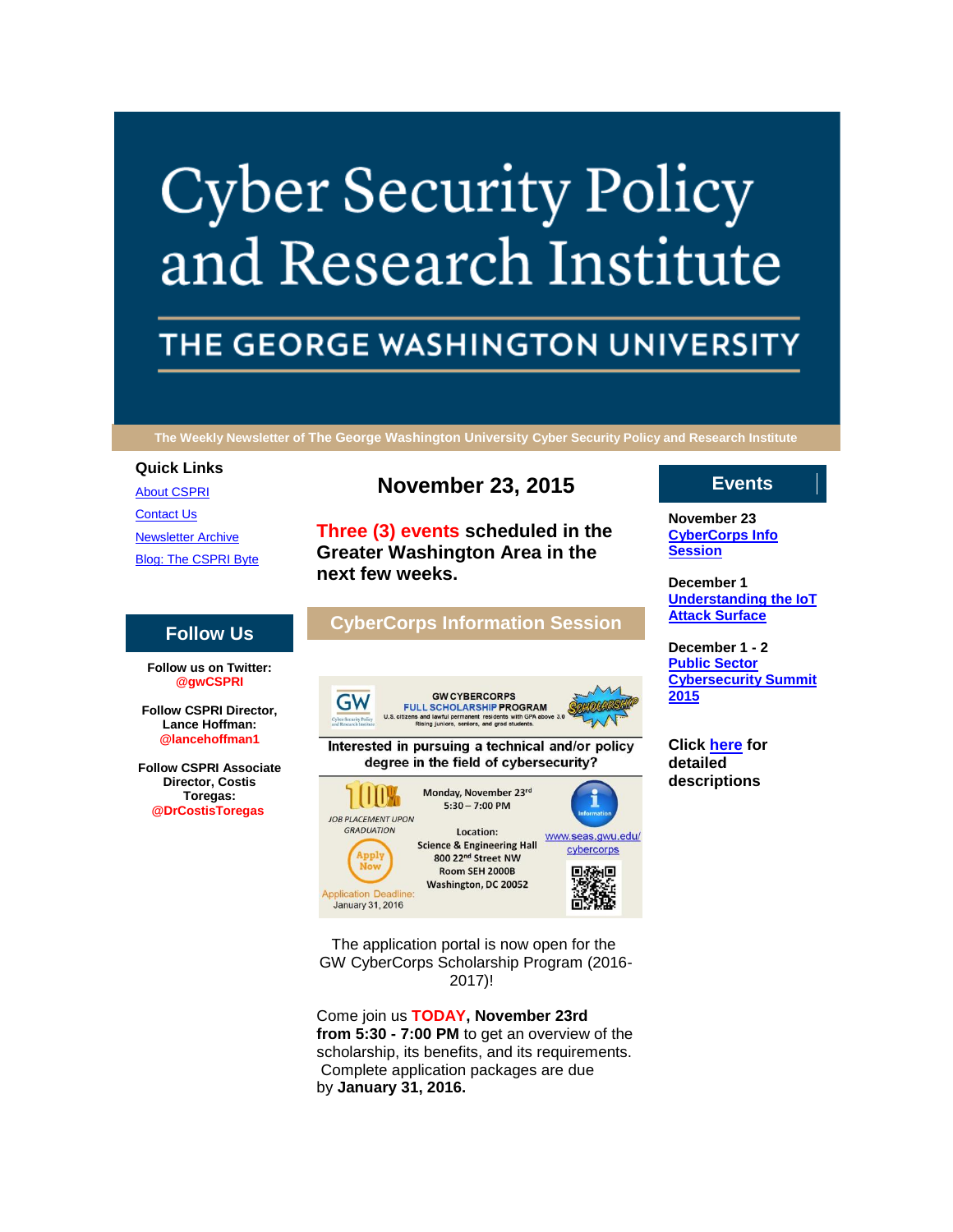# **Location:** The George Washington University Science & Engineering Hall 800 22nd Street NW Room 2000B Washington, DC 20052

Click **[here](http://r20.rs6.net/tn.jsp?f=001FeNZCdC9AnSvz0o5ddCuSwqaEvVXjlyaqE1jmxqf6msYDHs997vdN6sg_8x2d9bhCBCf7UGDQrsKpozHK-7UdtGv0pmR81MCBDdeSoQ-xz2GiUynlHaAV2tdOPdClxPCLo40Lc2uu8TnExY_T6ytwPnygItO05Dn-h2oeLtaG_LsD5uqvdSRAA_gusNfZxXI&c=XU9lpi8a6wX05FunWMSMsf9sakcDRTaR0Cr_DfuPTpLuNo0DqgvTXA==&ch=yNYtrlutP7ZlElnD3HhUjK13llfk05xOR1YDSN-n9_g2uJWNcU5rNg==)** for the CyberCorps webpage.

# **Legislative Lowdown**

-Lawmakers in the House of Representatives last week introduced a bill to crack down on "swatting," an increasingly common and costly hoax in which perpetrators spoof a communication to authorities about a hostage situation or other violent crime in progress in the hopes of tricking police into responding at a particular address with deadly force. "The [Interstate Swatting Hoax Act of 2015,](http://r20.rs6.net/tn.jsp?f=001FeNZCdC9AnSvz0o5ddCuSwqaEvVXjlyaqE1jmxqf6msYDHs997vdN_Z-kbf6zXhydvTcAFdhklP3U56_UScEXXuIiI-nHaLRylD-fLncQr_htg69fLvLmSIAoLjcqeGKYqhTYHwWo8Koj92iFJOZLWZc5VAGzEsx2MUIqUFeqy9XJ8ubhoP0b-zfGF7cCSX1f9DTXiG8e3PgWqUM2vFsK_eI-Oc5R05W5B_aQmUqAlb3MTwDzQyHZI2A2NBFTQTJ&c=XU9lpi8a6wX05FunWMSMsf9sakcDRTaR0Cr_DfuPTpLuNo0DqgvTXA==&ch=yNYtrlutP7ZlElnD3HhUjK13llfk05xOR1YDSN-n9_g2uJWNcU5rNg==) introduced by **Rep. Katherine Clark** (D-Mass.) and **Rep. Patrick Meehan** (R-PA), targets what proponents call a loophole in current law, [writes](http://r20.rs6.net/tn.jsp?f=001FeNZCdC9AnSvz0o5ddCuSwqaEvVXjlyaqE1jmxqf6msYDHs997vdN_Z-kbf6zXhyYiK62OoIMqh83JC3G2qvMI0H5FGiozRzPvFqXJlWn06GmFImLWGEYCh88hEX4XIesAcdHk_OWl_tnhzrWLj4wPBYQgpWtWQ0I6Mgi3IXy-gPOqsdyPQv__DZJJeUNY-r3TShd78dp8wJCzFkQxk462EToziUx2p5Nlw4I5AkCxzFYQi8mVOB8akLbD0j2kjv&c=XU9lpi8a6wX05FunWMSMsf9sakcDRTaR0Cr_DfuPTpLuNo0DqgvTXA==&ch=yNYtrlutP7ZlElnD3HhUjK13llfk05xOR1YDSN-n9_g2uJWNcU5rNg==) Brian Krebs, a journalist who has twice been the target of swatting attacks. "While federal law prohibits using the telecommunications system to falsely report a bomb threat hoax or terrorist attack, falsely reporting other emergency situations is not currently prohibited," reads [a statement](http://r20.rs6.net/tn.jsp?f=001FeNZCdC9AnSvz0o5ddCuSwqaEvVXjlyaqE1jmxqf6msYDHs997vdN_Z-kbf6zXhyno562fOs0Qrct87jqs0X49IvgrsgQ487VNCtl8x5M0U9A-aRRGY0i1_NIkMldzOmUYRvj1j1cABC5tty6HH3D3WZbp7ZAXkUd2nKeIg-PORtB_BhQFJQdIEL8EwzYcSpgLtzmFZuxLABUcjowXGNmSuW_mgqxHelULDBvmH4b1h-7BAPfb66X6ZK59qvz1jD59fncztII14bCrzLR29EWQ==&c=XU9lpi8a6wX05FunWMSMsf9sakcDRTaR0Cr_DfuPTpLuNo0DqgvTXA==&ch=yNYtrlutP7ZlElnD3HhUjK13llfk05xOR1YDSN-n9_g2uJWNcU5rNg==) by the House co-sponsors. To address this shortcoming, the bill "would close this loophole by prohibiting the use of the internet telecommunications system to knowingly transmit false information with the intent to cause an emergency law enforcement response."

# **Cyber Security Policy News**

## **LabMD Decision**

-In a long-running and highly contentious data security enforcement action against LabMD, a small medical testing laboratory, the Federal Trade Commission was handed a stunning defeat. According to the DataSecurityLaw blog, "the ruling came in a 92 page [Initial Decision,](http://r20.rs6.net/tn.jsp?f=001FeNZCdC9AnSvz0o5ddCuSwqaEvVXjlyaqE1jmxqf6msYDHs997vdN_Z-kbf6zXhy3j6WHY5HCiflknEYU7734y58i2ATEwovegunhgRF9FrRTmFucVYel16ojUePrtm9AIzcSB64maWpwvR8Gmh4tCAYULlcrjrKnedqfvMn4N_xL2WITTzsgPJ8XRtRLa5krCt5F1qrltc6PBN4B36v4EH8jaihLnci2wcVzMXi_PKZd6dQNpv6f2-3TL9ODVLMIxXJ7Zfm58N__H9VCHqeVbkhfD2DVQjXT5YwHk9qFb9xMymPns8NdOxnWW7Pq4W6dhEaIgwYv8Q=&c=XU9lpi8a6wX05FunWMSMsf9sakcDRTaR0Cr_DfuPTpLuNo0DqgvTXA==&ch=yNYtrlutP7ZlElnD3HhUjK13llfk05xOR1YDSN-n9_g2uJWNcU5rNg==) Chief Administrative Law Judge D. Michael Chappell dismissed the FTC's case against LabMD - after a full administrative trial - based on the Commission's failure to prove it was 'likely' that consumers had been substantially injured in two alleged data security incidents dating back nearly seven years," wrote Craig A. Newman. "This ruling is significant for all organizations that collect and store consumer data - and of particular interest to the 53 companies that, in the face of the FTC's previous inquiries of their data security practices, chose to enter into consent decrees (some with onerous data monitoring provisions) rather than challenge the Commission."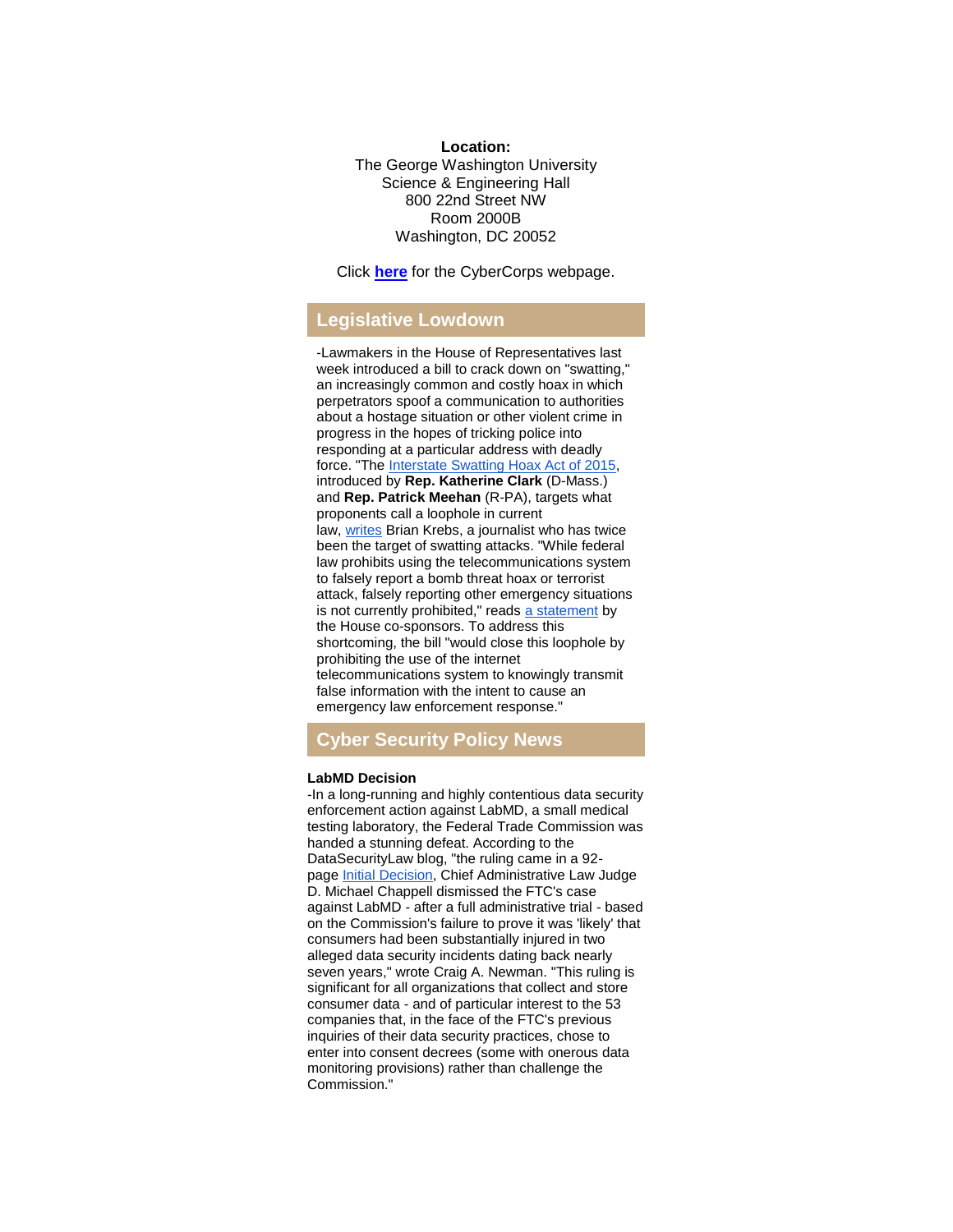#### **NSA Update**

- A federal appeals court last week denied a long-shot attempt to halt the National Security Agency's bulk collection of Americans' phone records. "The Court of Appeals for the D.C. Circuit did not offer any explanation in its [widely expected order,](http://r20.rs6.net/tn.jsp?f=001FeNZCdC9AnSvz0o5ddCuSwqaEvVXjlyaqE1jmxqf6msYDHs997vdN_Z-kbf6zXhygT2wcgjqpbbS6Sg1r8qIcjA1FBdQfWys3qxVT5QyuFqmiyleskZdOrk0kuQqvCGCDXzjECTUV4SxbX8WDXmwSGo_hsFbAjBY87-0g61UpvtKAI5LCIXaeCZsP9-ifuHG6L2IHqaLGbMjXepE-7YUaA==&c=XU9lpi8a6wX05FunWMSMsf9sakcDRTaR0Cr_DfuPTpLuNo0DqgvTXA==&ch=yNYtrlutP7ZlElnD3HhUjK13llfk05xOR1YDSN-n9_g2uJWNcU5rNg==) which delays a lower court ruling ordering the program to shut down immediately," The Hill [reports.](http://r20.rs6.net/tn.jsp?f=001FeNZCdC9AnSvz0o5ddCuSwqaEvVXjlyaqE1jmxqf6msYDHs997vdN_Z-kbf6zXhyi-XULVRMZfvdWUnSJh_-boF2XdJZaC2nXxLCfERxBqnI1QSHqzi70nHg_7DacGu9h4A99OCYkYRUmC88jJO6yXo9IPwMAACH406hOGvYGG_jIDXk7CivZfptvYOpanJA0Eei1EbUgpIr68fRxQbZELCB4n9suRRBSVW16OOSYp_g23CgDHjkRRsypD4UVXk9mp1fDhWEP4sfyZZkMDT0u9rDPnBzDPY2&c=XU9lpi8a6wX05FunWMSMsf9sakcDRTaR0Cr_DfuPTpLuNo0DqgvTXA==&ch=yNYtrlutP7ZlElnD3HhUjK13llfk05xOR1YDSN-n9_g2uJWNcU5rNg==)

Nevertheless, [newly disclosed documents](http://r20.rs6.net/tn.jsp?f=001FeNZCdC9AnSvz0o5ddCuSwqaEvVXjlyaqE1jmxqf6msYDHs997vdN_Z-kbf6zXhyCT7mHrJIvEVyId_PQ8MQTJ-i1m19jc6DuVUAQtqTjWY8kwonnONNwK4Z4BsFdpkPUTE5ClHB4P3j3W2O-v3PBgJk5sbi3eL4xzpKDkYSXEsuKLIUL8zLQY0r4Dkcr8fzw-bTLYK5-lzLnaIGKrdy_z5LdPprtIWQNue0niYr4iBtv3JFTaR1Jw==&c=XU9lpi8a6wX05FunWMSMsf9sakcDRTaR0Cr_DfuPTpLuNo0DqgvTXA==&ch=yNYtrlutP7ZlElnD3HhUjK13llfk05xOR1YDSN-n9_g2uJWNcU5rNg==) show that the N.S.A. had found a way to create a functional equivalent of a domestic communications-monitoring system that the agency said it had disbanded. The New York Times [reports](http://r20.rs6.net/tn.jsp?f=001FeNZCdC9AnSvz0o5ddCuSwqaEvVXjlyaqE1jmxqf6msYDHs997vdN_Z-kbf6zXhyz10hB4mMCNPbdR_xWfJDKaIZKQBO8hPrr1wNDuPV0b8fvEh81GCU2EqsNTPrpek1rrn_bAEfNm15Hc96yimGr6WnA4tZZa3oLMSLxQrdJ8SkJy2lygYA1tzPn8BC1bo9KZVeAz2g6BQAFxkueRpivbcY935pkjDODofqRY4AXCOGnX26y5Mli8h1k8ss2WpQjHJj8fAq-nJ2ecZxBn441OCPQ5TrKyyphjMMkAHww41kYoQazuxilpp6-uJQrB7nfJ5ONmNY-W7tw1xhb732l5Dh-OSod1AkQZIJyOl_ABUBj1X4ciVWZYh7FkU5MD0y6P34oDrm1NoXvlMfADbXKOP9IQJRvFPKhr-AfRJmEb7oow0IHmtGBkZzVY1Sbv__uh_7Q-MNZLKKNImfR0yu3VBdtfU_56AQdtNLIILp9oRM4k95znU-sGR5Dxl2T8Qb11oUueul6E4SnSCOgiFlCuOMrPwiccIiHoxXZs9C7hmMU5G1YEu786f37hHHCA1oDmdyMExAQJQ=&c=XU9lpi8a6wX05FunWMSMsf9sakcDRTaR0Cr_DfuPTpLuNo0DqgvTXA==&ch=yNYtrlutP7ZlElnD3HhUjK13llfk05xOR1YDSN-n9_g2uJWNcU5rNg==) "the shift has permitted the agency to continue analyzing social links revealed by Americans' email patterns, but without collecting the data in bulk from American telecommunications companies - and with less oversight by the Foreign Intelligence Surveillance Court."

#### **OPM Verify**

-Anyone who has undergone a federal background check to handle classified information, or is a child or spouse of such an individual, now can visit a Pentagon-hosted website to check if personal data is in the hands of suspected Chinese spies, NextGov reports. The publication notes that on Nov. 17 the U.S. government quietly launched "OPM Verify," a public, self-confirmation tool for the 21.5 million victims of the Office of Personnel hack who have not yet received notification letters or need additional help. Read more [here.](http://r20.rs6.net/tn.jsp?f=001FeNZCdC9AnSvz0o5ddCuSwqaEvVXjlyaqE1jmxqf6msYDHs997vdN_Z-kbf6zXhyvuvAIMwckXHKpU-GJiENSL9mgZNJ-gj7IXN4AgQDf9WUKzRCdwm_Uh94RWo7fpkynYLhlCPocnRo18RSQw1g9n2O5IphV7PB7n8h1ag-89FbVBbd7opqIg1xizLLTU23aHiB-IUOCi1dqJ3Jasl2FOd65HQL9N8VbgGLLZoYQWgGmf_A_TBTTiTVU80B_PpyEXo2ZDEjevaXofrUl7uPYBAXtqQkkU4zaYdRxNCaPtejQfswcZUoKZwg9jxqOapcGOZ6s3gs2mo=&c=XU9lpi8a6wX05FunWMSMsf9sakcDRTaR0Cr_DfuPTpLuNo0DqgvTXA==&ch=yNYtrlutP7ZlElnD3HhUjK13llfk05xOR1YDSN-n9_g2uJWNcU5rNg==)

#### **US & China: Cyber espionage update**

Meanwhile, the U.S. counterintelligence chief said last week he was skeptical China had followed through on recent promises to curb spying on the United States. Earlier this year, President Obama and the Chinese president announced a landmark agreement to rein in cyber espionage attacks from China. But the top defense chief told a briefing last week that he had seen "no indication" from the U.S. private sector "that anything has changed" in the extent of Chinese espionage on the United States. Reuters has the full story.

#### **Pentagon email system: links will become unclickable soon**

The Pentagon is tightening up security around email. Federal Computer Week [writes](http://r20.rs6.net/tn.jsp?f=001FeNZCdC9AnSvz0o5ddCuSwqaEvVXjlyaqE1jmxqf6msYDHs997vdN_Z-kbf6zXhyY_g-s62zTlbt6EwmgEmZcfkA18r5BbN3iIHVH2Gq0nOpxLCyPAusFHCrfOTxwFJO1W4BWww99Pr8zOKa1EsoGm_TNB1CyGjLZMn7Fd74rjeM3c1s3amNC1C9HKZqCXqLTjVDBu57bNMv7s82qXJC5yusi1mCdVo8zAQP2YquVbk=&c=XU9lpi8a6wX05FunWMSMsf9sakcDRTaR0Cr_DfuPTpLuNo0DqgvTXA==&ch=yNYtrlutP7ZlElnD3HhUjK13llfk05xOR1YDSN-n9_g2uJWNcU5rNg==) that a departmentwide policy will soon be in effect to render Web links unclickable in emails to .mil addresses. "The move adds an extra layer of security to anti-phishing measures already in place at the Pentagon," writes Sean Lyngaas. "The new policy, which was coordinated between Hale's office and U.S. Cyber Command, has been rolled out gradually and is already in place for much of the .mil domain."